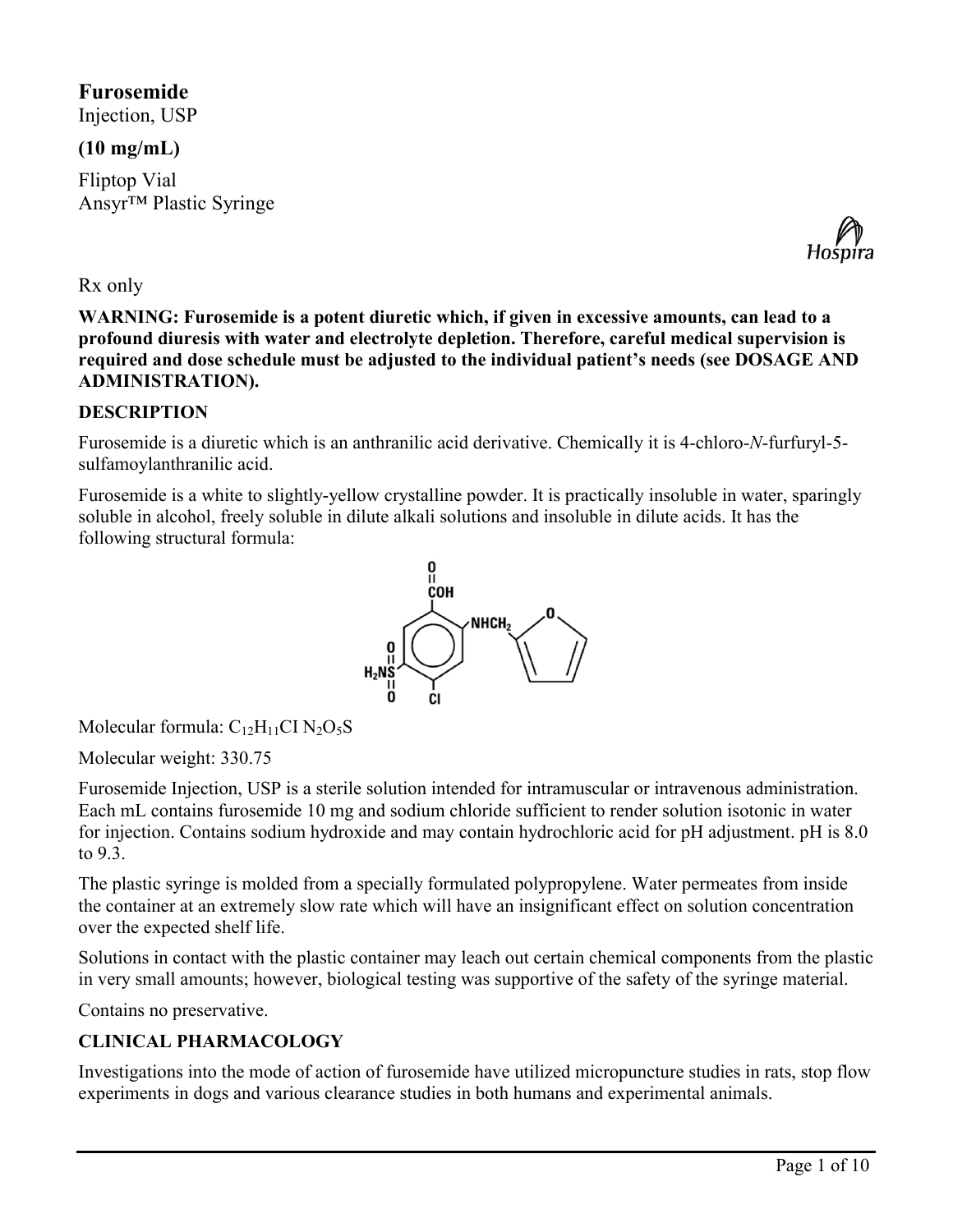It has been demonstrated that furosemide inhibits primarily the reabsorption of sodium and chloride not only in the proximal and distal tubules but also in the loop of Henle. The high degree of efficacy is largely due to the unique site of action. The action on the distal tubule is independent of any inhibitory effect on carbonic anhydrase and aldosterone.

Recent evidence suggests that furosemide glucuronide is the only or at least the major biotransformation product of furosemide in man. Furosemide is extensively bound to plasma proteins, mainly to albumin. Plasma concentrations ranging from 1 to 400 mcg/mL are 91 to 99% bound in healthy individuals. The unbound fraction averages 2.3 to 4.1% at therapeutic concentrations.

The onset of diuresis following intravenous administration is within 5 minutes and somewhat later after intramuscular administration. The peak effect occurs within the first half hour. The duration of diuretic effect is approximately 2 hours.

In fasted normal men, the mean bioavailability of furosemide from tablets and oral solution is 64% and 60%, respectively, of that from an intravenous injection of the drug. Although furosemide is more rapidly absorbed from the oral solution (50 minutes) than from the tablet (87 minutes), peak plasma levels and area under the plasma concentration-time curves do not differ significantly. Peak plasma concentrations increase with increasing dose but times-to-peak do not differ among doses. The terminal half-life of furosemide is approximately 2 hours.

Significantly more furosemide is excreted in urine following the intravenous injection than after the tablet or oral solution. There are no significant differences between the two oral formulations in the amount of unchanged drug excreted in urine.

# **Geriatric Population**

Furosemide binding to albumin may be reduced in elderly patients. Furosemide is predominantly excreted unchanged in the urine. The renal clearance of furosemide after intravenous administration in older healthy male subjects (60 to 70 years of age) is statistically significantly smaller than in younger healthy male subjects (20 to 35 years of age). The initial diuretic effect of furosemide in older subjects is decreased relative to younger subjects (see **PRECAUTIONS, Geriatric Use**).

### **INDICATIONS AND USAGE**

Parenteral therapy should be reserved for patients unable to take oral medication or for patients in emergency clinical situations.

### **Edema**

Furosemide is indicated in adults and pediatric patients for the treatment of edema associated with congestive heart failure, cirrhosis of the liver and renal disease, including the nephrotic syndrome. Furosemide is particularly useful when an agent with greater diuretic potential is desired.

Furosemide is indicated as adjunctive therapy in acute pulmonary edema. The intravenous administration of furosemide is indicated when a rapid onset of diuresis is desired, e.g., in acute pulmonary edema.

If gastrointestinal absorption is impaired or oral medication is not practical for any reason, furosemide is indicated by the intravenous or intramuscular route. Parenteral use should be replaced with oral furosemide as soon as practical.

# **CONTRAINDICATIONS**

Furosemide is contraindicated in patients with anuria and in patients with a history of hypersensitivity to furosemide.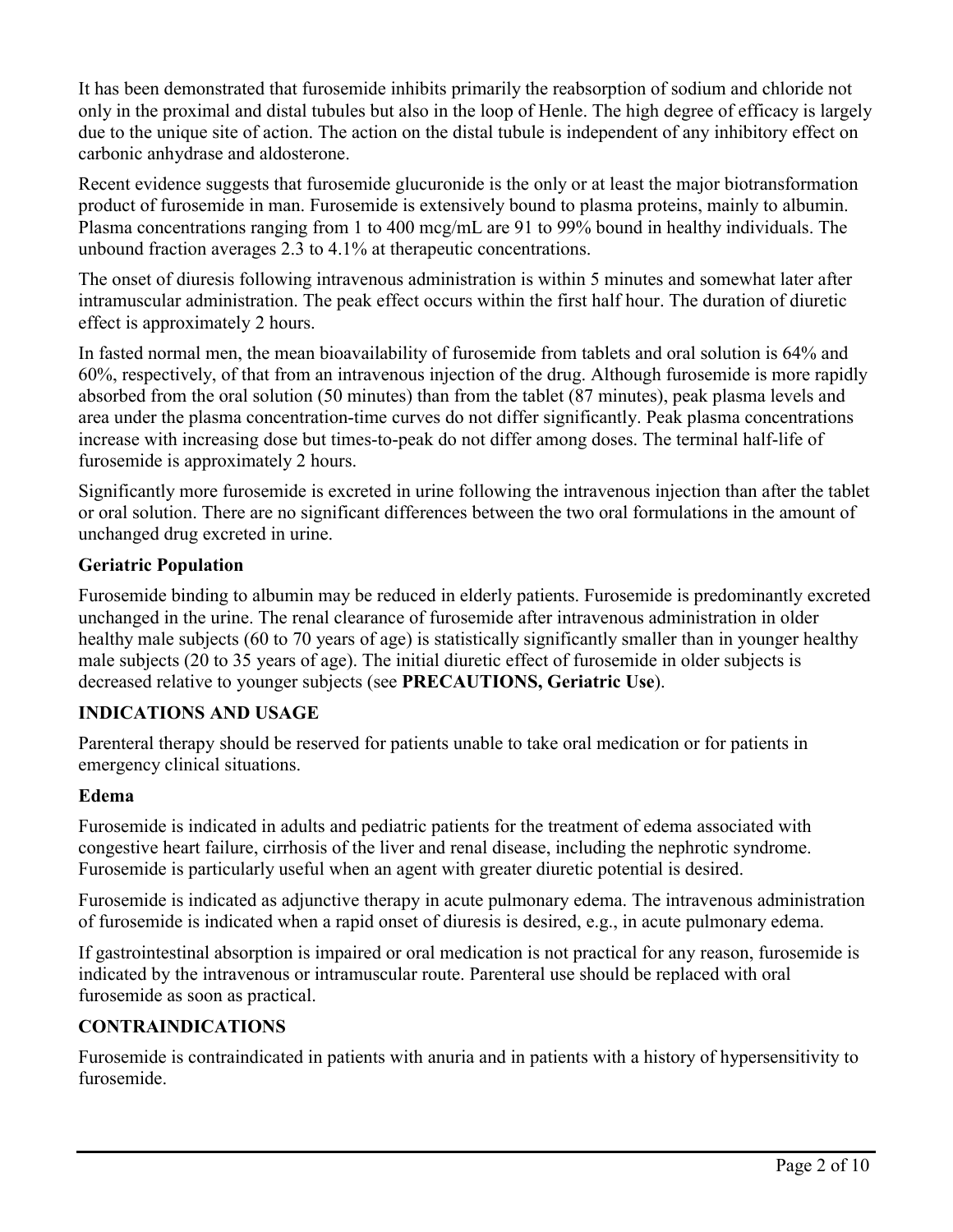# **WARNINGS**

In patients with hepatic cirrhosis and ascites, furosemide therapy is best initiated in the hospital. In hepatic coma and in states of electrolyte depletion, therapy should not be instituted until the basic condition is improved. Sudden alterations of fluid and electrolyte balance in patients with cirrhosis may precipitate hepatic coma; therefore, strict observation is necessary during the period of diuresis. Supplemental potassium chloride and, if required, an aldosterone antagonist are helpful in preventing hypokalemia and metabolic alkalosis.

If increasing azotemia and oliguria occur during treatment of severe progressive renal disease, furosemide should be discontinued.

Cases of tinnitus and reversible or irreversible hearing impairment and deafness have been reported. Reports usually indicate that furosemide ototoxicity is associated with rapid injection, severe renal impairment, the use of higher than recommended doses, hypoproteinemia or concomitant therapy with aminoglycoside antibiotics, ethacrynic acid, or other ototoxic drugs. If the physician elects to use high dose parenteral therapy, controlled intravenous infusion is advisable (for adults, an infusion rate not exceeding 4 mg furosemide per minute has been used) (see **PRECAUTIONS**, **Drug Interactions**).

### **Pediatric Use**

In premature neonates with respiratory distress syndrome, diuretic treatment with furosemide in the first few weeks of life may increase the risk of persistent patent ductus arteriosus (PDA), possibly through a prostaglandin-E-mediated process.

Literature reports indicate that premature infants with post conceptual age (gestational plus postnatal) less than 31 weeks receiving doses exceeding 1 mg/kg/24 hours may develop plasma levels which could be associated with potential toxic effects including ototoxicity.

Hearing loss in neonates has been associated with the use of furosemide injection (see **WARNINGS**, above).

# **PRECAUTIONS**

### **General**

Excessive diuresis may cause dehydration and blood volume reduction with circulatory collapse and possibly vascular thrombosis and embolism, particularly in elderly patients. As with any effective diuretic, electrolyte depletion may occur during furosemide therapy, especially in patients receiving higher doses and a restricted salt intake. Hypokalemia may develop with furosemide, especially with brisk diuresis, inadequate oral electrolyte intake, when cirrhosis is present, or during concomitant use of corticosteroids, ACTH, licorice in large amounts, or prolonged use of laxatives. Digitalis therapy may exaggerate metabolic effects of hypokalemia, especially myocardial effects.

All patients receiving furosemide therapy should be observed for these signs or symptoms of fluid or electrolyte imbalance (hyponatremia, hypochloremic alkalosis, hypokalemia, hypomagnesemia or hypocalcemia): dryness of mouth, thirst, weakness, lethargy, drowsiness, restlessness, muscle pains or cramps, muscular fatigue, hypotension, oliguria, tachycardia, arrhythmia, or gastrointestinal disturbances such as nausea and vomiting.

Increases in blood glucose and alterations in glucose tolerance tests (with abnormalities of the fasting and 2-hour postprandial sugar) have been observed, and rarely, precipitation of diabetes mellitus has been reported.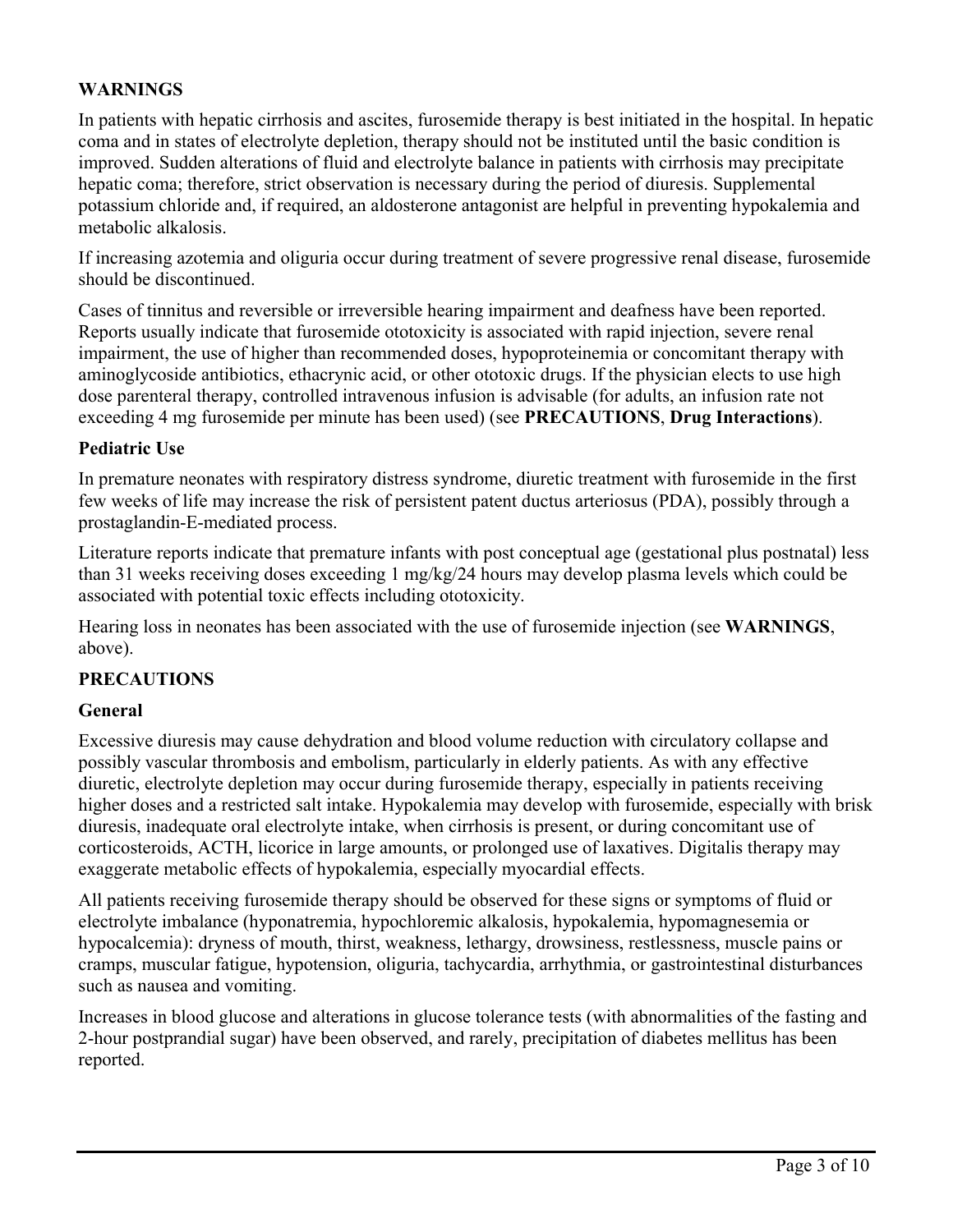In patients with severe symptoms of urinary retention (because of bladder emptying disorders, prostatic hyperplasia, urethral narrowing), the administration of furosemide can cause acute urinary retention related to increased production and retention of urine. Thus, these patients require careful monitoring, especially during the initial stages of treatment.

In patients at high risk for radiocontrast nephropathy, furosemide can lead to a higher incidence of deterioration in renal function after receiving radiocontrast compared to high-risk patients who received only intravenous hydration prior to receiving radiocontrast.

In patients with hypoproteinemia (e.g., associated with nephrotic syndrome) the effect of furosemide may be weakened and its ototoxicity potentiated.

Asymptomatic hyperuricemia can occur and gout may rarely be precipitated.

Patients allergic to sulfonamides may also be allergic to furosemide.

The possibility exists of exacerbation or activation of systemic lupus erythematosus.

As with many other drugs, patients should be observed regularly for the possible occurrence of blood dyscrasias, liver or kidney damage, or other idiosyncratic reactions.

## **Information for Patients**

Patients receiving furosemide should be advised that they may experience symptoms from excessive fluid and/or electrolyte losses. The postural hypotension that sometimes occurs can usually be managed by getting up slowly. Potassium supplements and/or dietary measures may be needed to control or avoid hypokalemia.

Patients with diabetes mellitus should be told that furosemide may increase blood glucose levels and thereby affect urine glucose tests. The skin of some patients may be more sensitive to the effects of sunlight while taking furosemide.

Hypertensive patients should avoid medications that may increase blood pressure, including over-thecounter products for appetite suppression and cold symptoms.

# **Laboratory Tests**

Serum electrolytes (particularly potassium),  $CO<sub>2</sub>$ , creatinine and BUN should be determined frequently during the first few months of furosemide therapy and periodically thereafter.

Serum and urine electrolyte determinations are particularly important when the patient is vomiting profusely or receiving parenteral fluids. Abnormalities should be corrected or the drug temporarily withdrawn. Other medications may also influence serum electrolytes.

Reversible elevations of BUN may occur and are associated with dehydration, which should be avoided, particularly in patients with renal insufficiency.

Urine and blood glucose should be checked periodically in diabetics receiving furosemide, even in those suspected of latent diabetes.

Furosemide may lower serum levels of calcium (rarely cases of tetany have been reported) and magnesium. Accordingly, serum levels of these electrolytes should be determined periodically.

In premature infants furosemide may precipitate nephrocalcinosis/nephrolithiasis, therefore renal function must be monitored and renal ultrasonography performed (see **PRECAUTIONS**, **Pediatric Use**).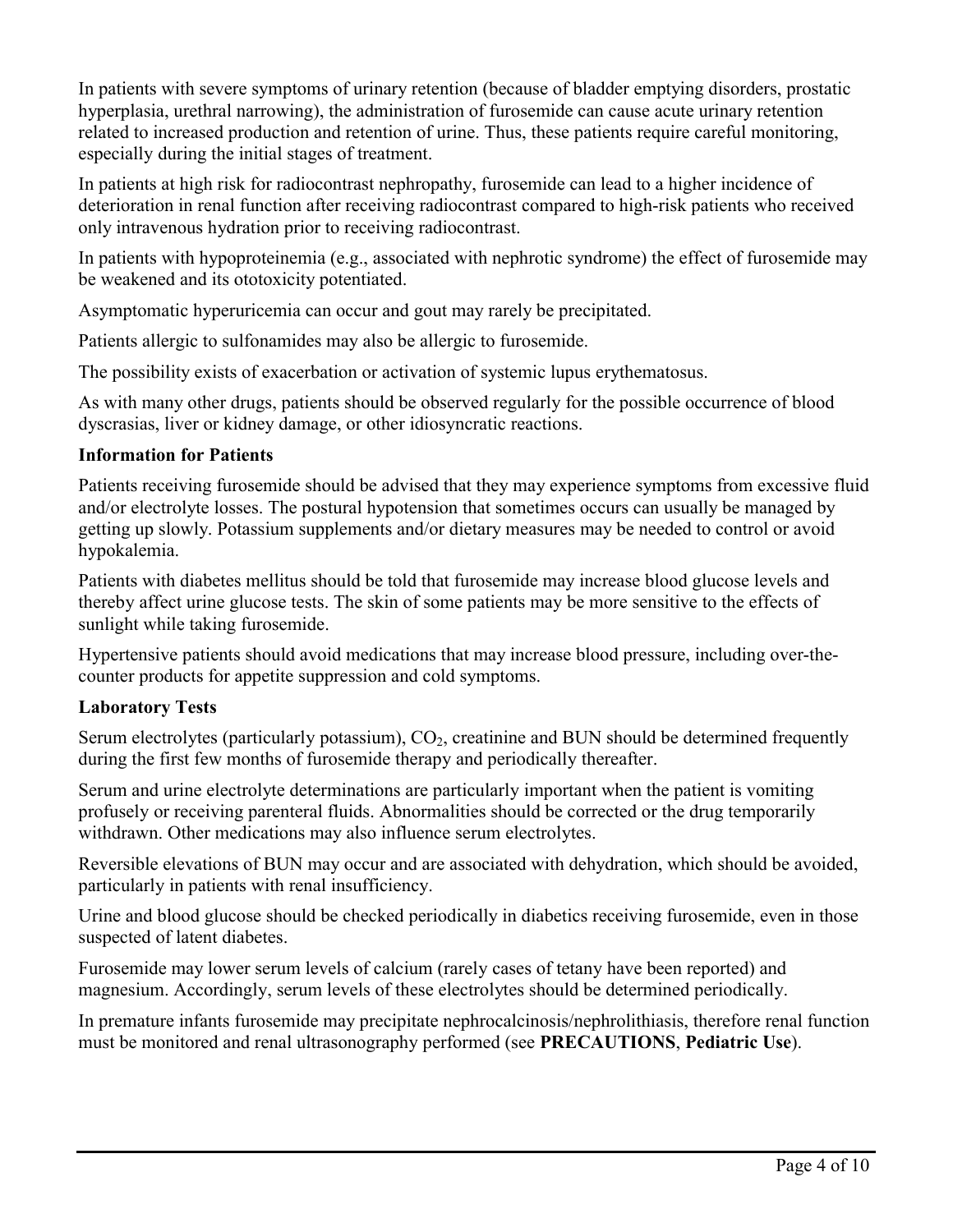## **Drug Interactions**

Furosemide may increase the ototoxic potential of aminoglycoside antibiotics, especially in the presence of impaired renal function. Except in life-threatening situations, avoid this combination.

Furosemide should not be used concomitantly with ethacrynic acid because of the possibility of ototoxicity. Patients receiving high doses of salicylates concomitantly with furosemide, as in rheumatic disease, may experience salicylate toxicity at lower doses because of competitive renal excretory sites.

There is a risk of ototoxic effects if cisplatin and furosemide are given concomitantly. In addition, nephrotoxicity of nephrotoxic drugs such as cisplatin may be enhanced if furosemide is not given in lower doses and with positive fluid balance when used to achieve forced diuresis during cisplatin treatment.

Furosemide has a tendency to antagonize the skeletal muscle relaxing effect of tubocurarine and may potentiate the action of succinylcholine.

Lithium generally should not be given with diuretics because they reduce lithium's renal clearance and add a high risk of lithium toxicity.

Furosemide combined with angiotensin converting enzyme inhibitors or angiotensin II receptor blockers may lead to severe hypotension and deterioration in renal function, including renal failure. An interruption or reduction in the dosage of furosemide, angiotensin converting enzyme inhibitors, or angiotensin receptor blockers may be necessary.

Potentiation occurs with ganglionic or peripheral adrenergic blocking drugs.

Furosemide may decrease arterial responsiveness to norepinephrine. However, norepinephrine may still be used effectively.

Simultaneous administration of sucralfate and Furosemide Injection may reduce the natriuretic and antihypertensive effects of furosemide. Patients receiving both drugs should be observed closely to determine if the desired diuretic and/or antihypertensive effect of furosemide is achieved. The intake of furosemide and sucralfate should be separated by at least 2 hours.

In isolated cases, intravenous administration of furosemide within 24 hours of taking chloral hydrate may lead to flushing, sweating attacks, restlessness, nausea, increase in blood pressure, and tachycardia. Use of furosemide concomitantly with chloral hydrate is therefore not recommended.

Phenytoin interferes directly with renal action of furosemide. There is evidence that treatment with phenytoin leads to decrease intestinal absorption of furosemide, and consequently to lower peak serum furosemide concentrations.

Methotrexate and other drugs that, like furosemide, undergo significant renal tubular secretion may reduce the effect of furosemide. Conversely, furosemide may decrease renal elimination of other drugs that undergo tubular secretion. High-dose treatment of both furosemide and these other drugs may result in elevated serum levels of these drugs and may potentiate their toxicity as well as the toxicity of furosemide.

Furosemide can increase the risk of cephalosporin-induced nephrotoxicity even in the setting of minor or transient renal impairment.

Concomitant use of cyclosporine and furosemide is associated with increased risk of gouty arthritis secondary to furosemide-induced hyperurecemia and cyclosporine impairment of renal urate excretion.

High doses ( $> 80$  mg) of furosemide may inhibit the binding of thyroid hormones to carrier proteins and result in transient increase in free thyroid hormones, followed by an overall decrease in total thyroid hormone levels.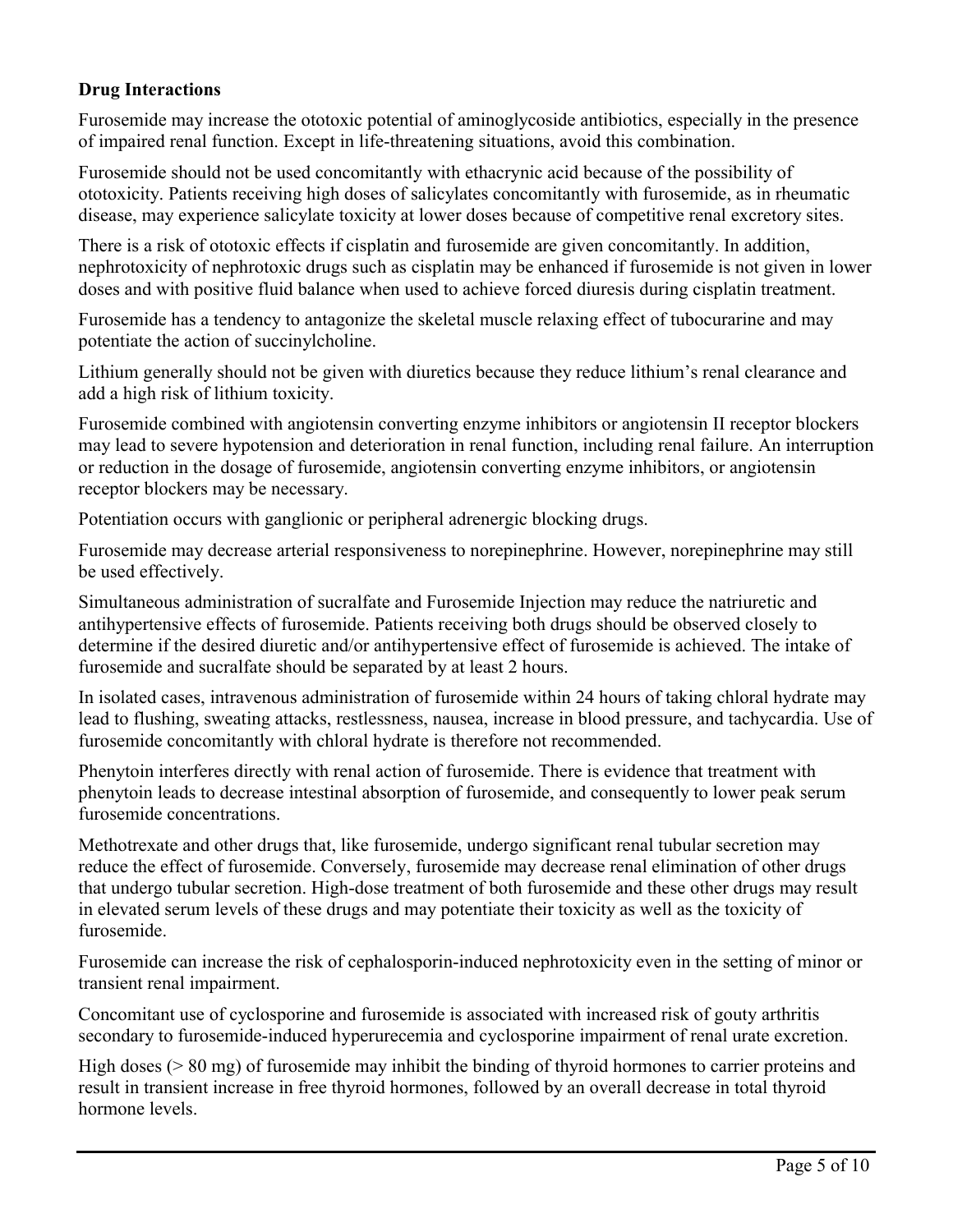One study in six subjects demonstrated that the combination of furosemide and acetylsalicylic acid temporarily reduced creatinine clearance in patients with chronic renal insufficiency. There are case reports of patients who developed increased BUN, serum creatinine and serum potassium levels, and weight gain when furosemide was used in conjunction with NSAIDs.

Literature reports indicate that coadministration of indomethacin may reduce the natriuretic and antihypertensive effects of furosemide in some patients by inhibiting prostaglandin synthesis. Indomethacin may also affect plasma renin levels, aldosterone excretion, and renin profile evaluation. Patients receiving both indomethacin and furosemide should be observed closely to determine if the desired diuretic and/or antihypertensive effect of furosemide is achieved.

# **Carcinogenesis, Mutagenesis, Impairment of Fertility**

Furosemide was tested for carcinogenicity by oral administration in one strain of mice and one strain of rats. A small but significantly increased incidence of mammary gland carcinomas occurred in female mice at a dose 17.5 times the maximum human dose of 600 mg. There were marginal increases in uncommon tumors in male rats at a dose of 15 mg/kg (slightly greater than the maximum human dose) but not at 30 mg/kg.

Furosemide was devoid of mutagenic activity in various strains of *Salmonella typhimurium* when tested in the presence or absence of an *in vitro* metabolic activation system, and questionably positive for gene mutation in mouse lymphoma cells in the presence of rat liver S9 at the highest dose tested. Furosemide did not induce sister chromatid exchange in human cells *in vitro*, but other studies on chromosomal aberrations in human cells *in vitro* gave conflicting results. In Chinese hamster cells it induced chromosomal damage but was questionably positive for sister chromatid exchange. Studies on the induction by furosemide of chromosomal aberrations in mice were inconclusive. The urine of rats treated with this drug did not induce gene conversion in *Saccharomyces cerevisiae*.

Furosemide produced no impairment of fertility in male or female rats, at 100 mg/kg/day (the maximum effective diuretic dose in the rat and 8 times the maximal human dose of 600 mg/day).

### **Pregnancy Teratogenic Effects**

Furosemide has been shown to cause unexplained maternal deaths and abortions in rabbits at 2, 4, and 8 times the maximal recommended human oral dose. There are no adequate and well-controlled studies in pregnant women. Furosemide should be used during pregnancy only if the potential benefit justifies the potential risk to the fetus.

Treatment during pregnancy requires monitoring of fetal growth because of the potential for higher fetal birth weights.

The effects of furosemide on embryonic and fetal development and on pregnant dams were studied in mice, rats and rabbits.

Furosemide caused unexplained maternal deaths and abortions in the rabbit at the lowest dose of 25 mg/kg (2 times the maximal recommended human oral dose of 600 mg/day). In another study, a dose of 50 mg/kg (4 times the maximal recommended human oral dose of 600 mg/day) also caused maternal deaths and abortions when administered to rabbits between Days 12 and 17 of gestation. In a third study, none of the pregnant rabbits survived an oral dose of 100 mg/kg. Data from the above studies indicate fetal lethality that can precede maternal deaths.

The results of the mouse study and one of the three rabbit studies also showed an increased incidence and severity of hydronephrosis (distention of the renal pelvis and, in some cases, of the ureters) in fetuses derived from treated dams as compared with the incidence in fetuses from the control group.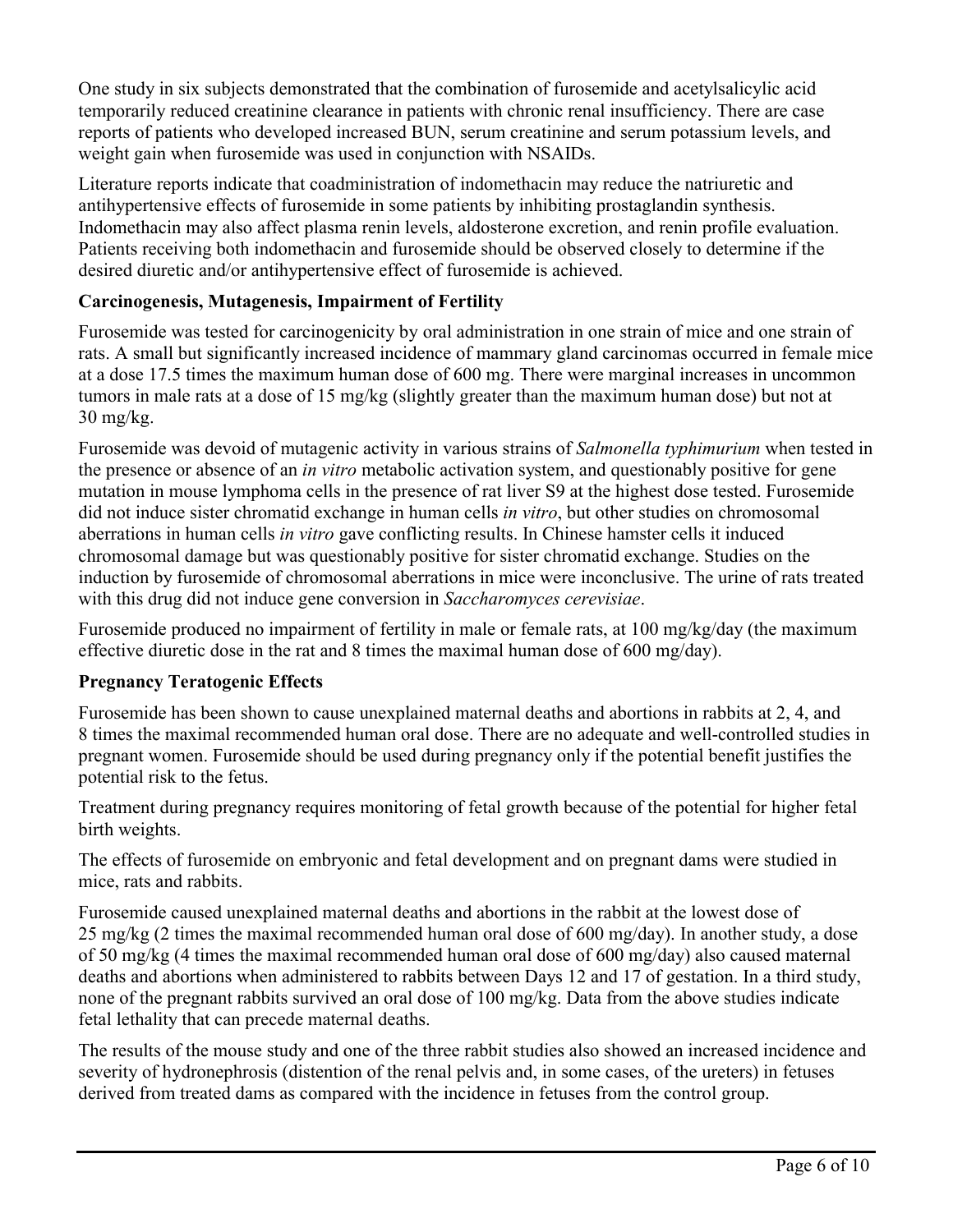# **Nursing Mothers**

Because it appears in breast milk, caution should be exercised when furosemide is administered to a nursing mother.

Furosemide may inhibit lactation.

### **Pediatric Use**

Renal calcifications (from barely visible on x-ray to staghorn) have occurred in some severely premature infants treated with intravenous furosemide for edema due to patent ductus arteriosus and hyaline membrane disease. The concurrent use of chlorothiazide has been reported to decrease hypercalcinuria and dissolve some calculi.

In premature infants furosemide may precipitate nephrocalcinosis/nephrolithiasis. Nephrocalcinosis/nephrolithiasis has also been observed in children under 4 years of age with no history of prematurity who have been treated chronically with furosemide. Monitor renal function, and renal ultrasonography should be considered, in pediatric patients receiving furosemide.

If furosemide is administered to premature infants during the first weeks of life, it may increase the risk of persistence of patent ductus arteriosus.

## **Geriatric Use**

Controlled clinical studies of furosemide did not include sufficient numbers of subjects aged 65 and over to determine whether they respond differently from younger subjects. Other reported clinical experience has not identified differences in responses between the elderly and younger patients. In general, dose selection for the elderly patient should be cautious, usually starting at the low end of the dosing range, reflecting the greater frequency of decreased hepatic, renal or cardiac function, and of concomitant disease or other drug therapy.

This drug is known to be substantially excreted by the kidney, and the risk of toxic reactions to this drug may be greater in patients with impaired renal function. Because elderly patients are more likely to have decreased renal function, care should be taken in dose selection and it may be useful to monitor renal function (see **PRECAUTIONS, General** and **DOSAGE AND ADMINISTRATION**).

### **ADVERSE REACTIONS**

Adverse reactions are categorized below by organ system and listed by decreasing severity.

### **Gastrointestinal System Reactions**

(1) Hepatic encephalopathy in patients with hepatocellular insufficiency (2) Pancreatitis (3) Jaundice (intrahepatic cholestatic jaundice) (4) Increased liver enzymes (5) Anorexia (6) Oral and gastric irritation (7) Cramping (8) Diarrhea (9) Constipation (10) Nausea (11) Vomiting

### **Systemic Hypersensitivity Reactions**

(1) Severe anaphylactic or anaphylactoid reactions (e.g., with shock) (2) Systemic vasculitis (3) Interstitial nephritis (4) Necrotizing angiitis

### **Central Nervous System Reactions**

(1) Tinnitus and hearing loss (2) Paresthesias (3) Vertigo (4) Dizziness (5) Headache (6) Blurred vision (7) Xanthopsia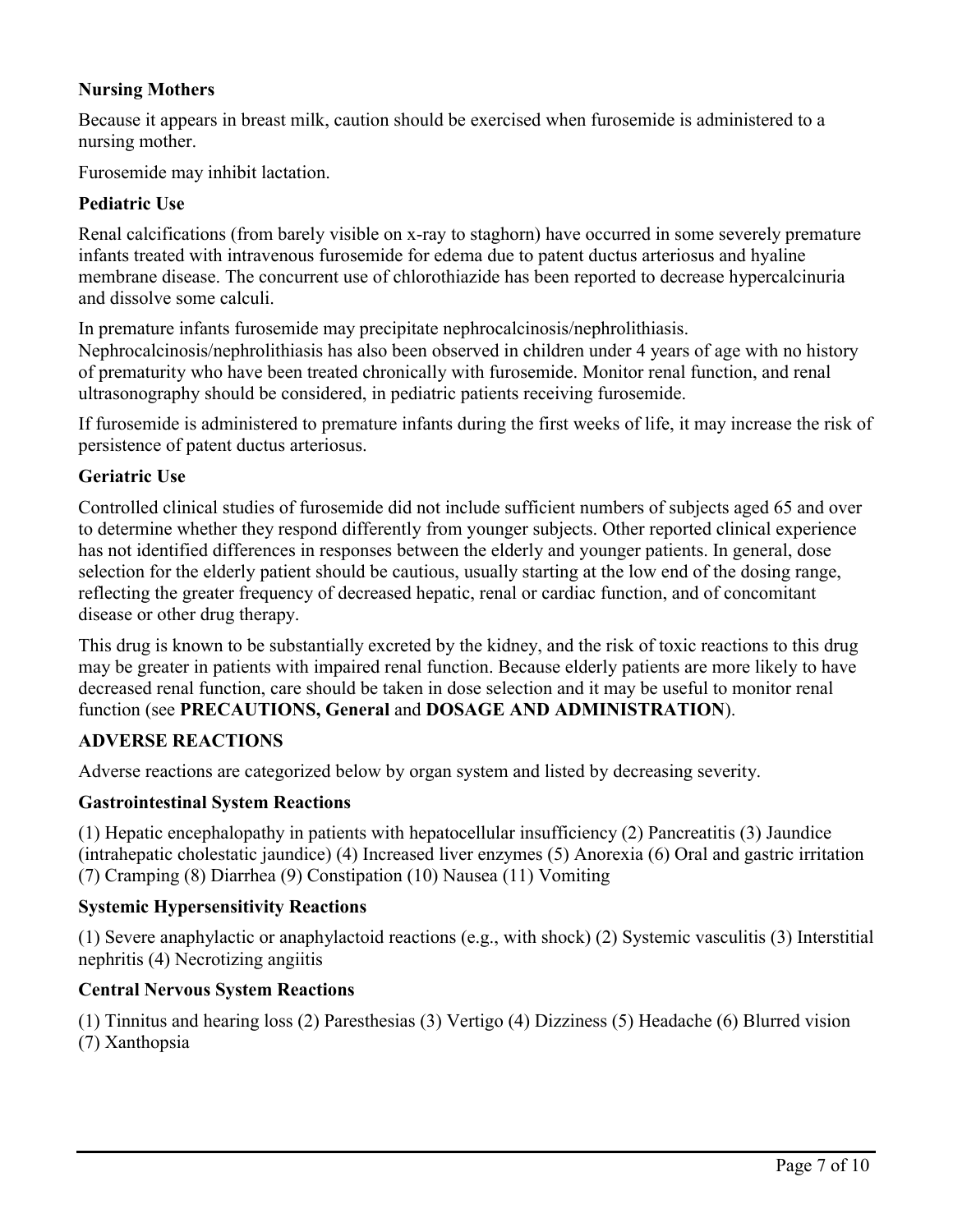## **Hematologic Reactions**

(1) Aplastic anemia (2)Thrombocytopenia (3) Agranulocytosis (4) Hemolytic anemia (5) Leukopenia (6) Anemia (7) Eosinophilia.

#### **Dermatologic-Hypersensitivity Reactions**

(1) Toxic epidermal necrolysis (2) Stevens-Johnson Syndrome (3) Erythema multiforme (4) Drug rash with eosinophila and systemic symptoms (5) Acute generalized exanthematous pustulosis (6) Exfoliative dermatitis (7) Bullous pemphigoid (8) Purpura (9) Photosensitivity (10) Rash (11) Pruritus (12) Urticaria

#### **Cardiovascular Reactions**

(1) Orthostatic hypotension may occur and be aggravated by alcohol, barbiturates or narcotics (2) Increase in cholesterol and triglyceride serum levels

#### **Other Reactions**

(1) Hyperglycemia (2) Glycosuria (3) Hyperuricemia (4) Muscle spasm (5) Weakness (6) Restlessness (7) Urinary bladder spasm (8) Thrombophlebitis (9) Transient injection site pain following intramuscular injection (10) Fever.

Whenever adverse reactions are moderate or severe, furosemide dosage should be reduced or therapy withdrawn.

### **OVERDOSAGE**

The principal signs and symptoms of overdose with furosemide are dehydration, blood volume reduction, hypotension, electrolyte imbalance, hypokalemia and hypochloremic alkalosis, and are extensions of its diuretic action.

The acute toxicity of furosemide has been determined in mice, rats and dogs. In all three, the oral  $LD_{50}$ exceeded 1,000 mg/kg body weight, while the intravenous  $LD_{50}$  ranged from 300 to 680 mg/kg. The acute intragastric toxicity in neonatal rats is 7 to 10 times that of adult rats.

The concentration of furosemide in biological fluids associated with toxicity or death is not known.

Treatment of overdosage is supportive and consists of replacement of excessive fluid and electrolyte losses. Serum electrolytes, carbon dioxide level and blood pressure should be determined frequently. Adequate drainage must be assured in patients with urinary bladder outlet obstruction (such as prostatic hypertrophy).

Hemodialysis does not accelerate furosemide elimination.

### **DOSAGE AND ADMINISTRATION**

#### **Adults**

Parenteral therapy with Furosemide Injection, USP should be used only in patients unable to take oral medication or in emergency situations and should be replaced with oral therapy as soon as practical.

#### **Edema**

The usual initial dose of furosemide is 20 to 40 mg given as a single dose, injected intramuscularly or intravenously. The intravenous dose should be given slowly (1 to 2 minutes). Ordinarily a prompt diuresis ensues. If needed, another dose may be administered in the same manner 2 hours later or the dose may be increased. The dose may be raised by 20 mg and given not sooner than 2 hours after the previous dose until the desired diuretic effect has been obtained. This individually determined single dose should then be given once or twice daily.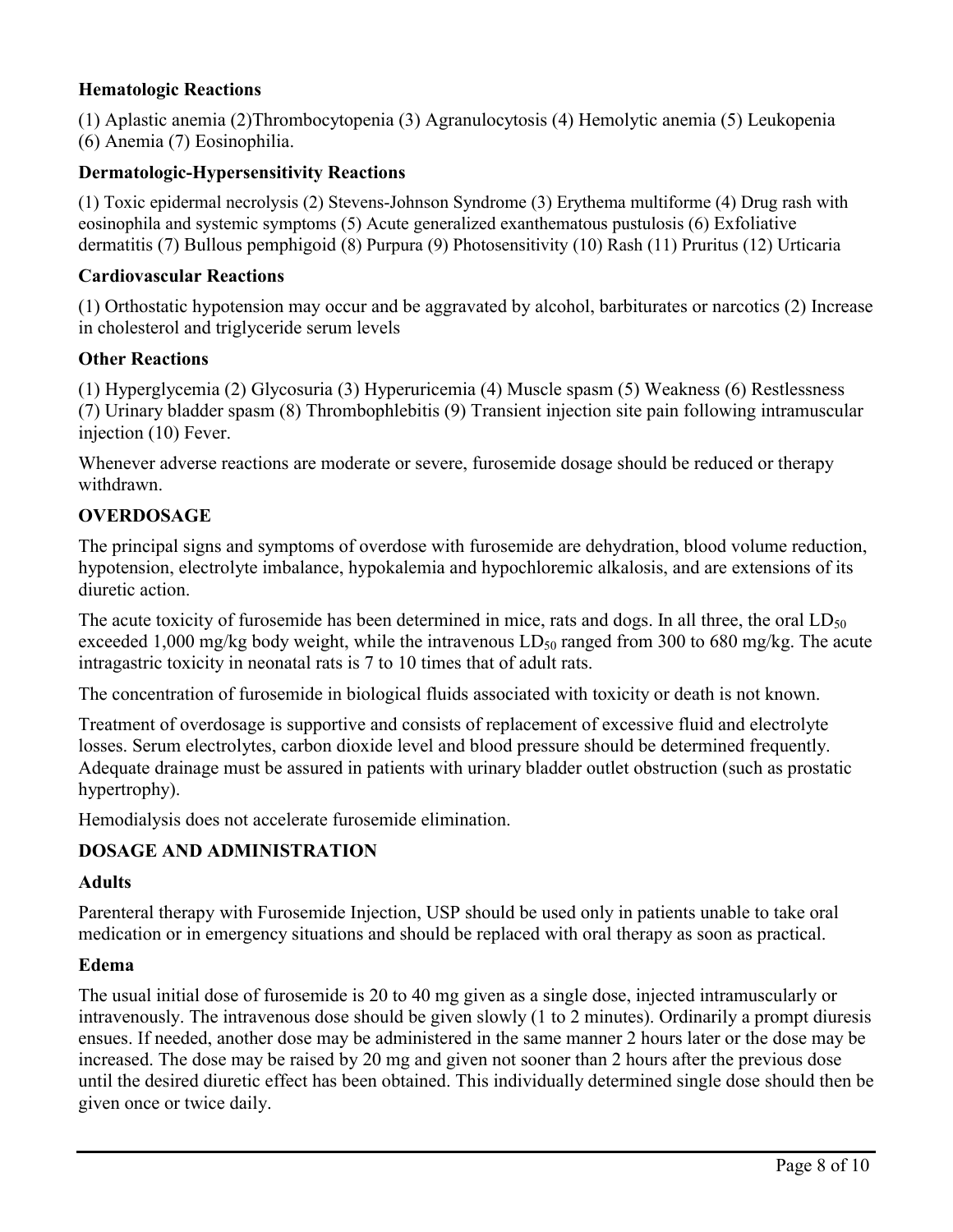Therapy should be individualized according to patient response to gain maximal therapeutic response and to determine the minimal dose needed to maintain that response. Close medical supervision is necessary.

When furosemide is given for prolonged periods, careful clinical observation and laboratory monitoring are particularly advisable (see **PRECAUTIONS: Laboratory Tests**).

If the physician elects to use high dose parenteral therapy, add the furosemide to either Sodium Chloride Injection, USP, Lactated Ringer's Injection, USP, or Dextrose Injection 5%, USP, after pH has been adjusted to above 5.5, and administer as a controlled intravenous infusion at a rate not greater than 4 mg/min. Furosemide Injection is a buffered alkaline solution with a pH of about 9 and the drug may precipitate at pH values below 7. Care must be taken to ensure that the pH of the prepared infusion solution is in the weakly alkaline to neutral range. Acid solutions, including other parenteral medications (e.g., labetalol, ciprofloxacin, amrinone, milrinone) must not be administered concurrently in the same infusion because they may cause precipitation of the furosemide. In addition, furosemide injection should not be added to a running intravenous line containing any of these acidic products.

## **Acute Pulmonary Edema**

The usual initial dose of furosemide is 40 mg injected slowly intravenously (over 1 to 2 minutes). If a satisfactory response does not occur within 1 hour, the dose may be increased to 80 mg injected slowly intravenously (over 1 to 2 minutes).

If necessary, additional therapy (e.g., digitalis, oxygen) may be administered concomitantly.

## **Geriatric patients**

In general, dose selection for the elderly patient should be cautious, usually starting at the low end of the dosing range (see **PRECAUTIONS, Geriatric Use**).

## **Pediatric Patients**

Parenteral therapy should be used only in patients unable to take oral medication or in emergency situations and should be replaced with oral therapy as soon as practical.

The usual initial dose of furosemide injection (intravenously or intramuscularly) in pediatric patients is 1 mg/kg body weight and should be given slowly under close medical supervision. If the diuretic response to the initial dose is not satisfactory, dosage may be increased by 1 mg/kg not sooner than 2 hours after the previous dose, until the desired diuretic effect has been obtained. Doses greater than 6 mg/kg body weight are not recommended.

Literature reports suggest that the maximum dose for premature infants should not exceed 1 mg/kg/day (see **WARNINGS, Pediatric Use**).

Furosemide Injection should be inspected visually for particulate matter and discoloration before administration. Do not use if solution is discolored.

To prevent needle-stick injuries, needles should not be recapped, purposely bent, or broken by hand.